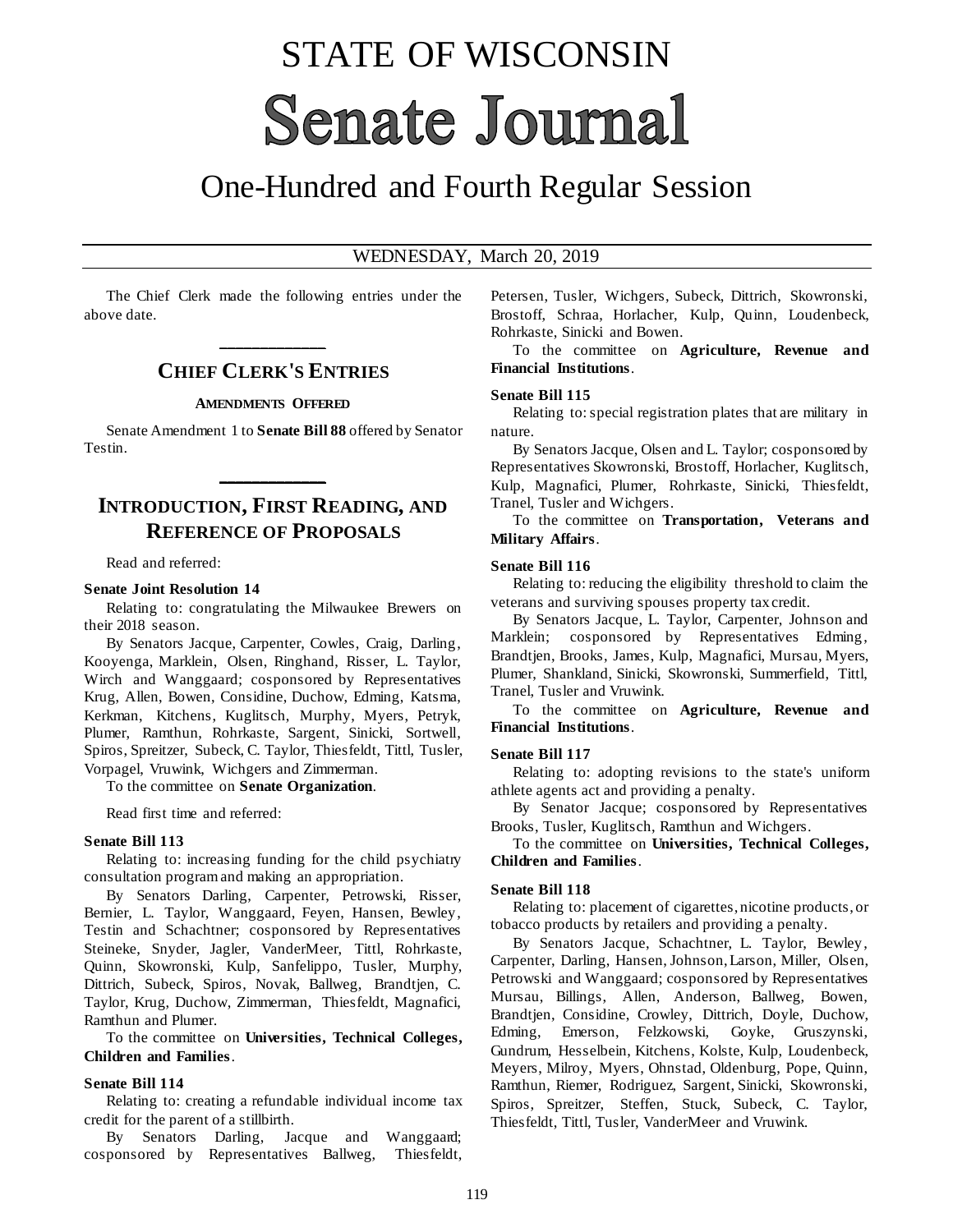#### To the committee on **Local Government, Small Business, Tourism and Workforce Development**.

#### **Senate Bill 119**

Relating to: housing grants to homeless individuals and families and making an appropriation.

By Senators Bernier and Carpenter; cosponsored by Representatives Snyder, Steineke, Rodriguez, Pronschinske, Kurtz, Plumer, Dittrich, James, Tittl, Mursau, Felzkows ki, Rohrkaste, Spiros, Steffen, Allen, Duchow, Kulp, Petryk, Petersen, Thiesfeldt, Tusler, Schraa, Murphy, Kitchens, Krug, Edming, Subeck and Sinicki.

To the committee on **Utilities and Housing**.

#### **Senate Bill 120**

Relating to: housing navigator grants and making an appropriation.

By Senators Bernier, L. Taylor and Carpenter; cosponsored by Representatives Dittrich, Steineke, Rodriguez, Snyder, Pronschinske, Kurtz, Plumer, James, Rohrkaste, Felzkowski, Tittl, Mursau, Spiros, Steffen, Allen, Duchow, Kulp, Petryk, Petersen, Thiesfeldt, Kitchens, Schraa, Krug, Murphy, Tusler and Subeck.

To the committee on **Utilities and Housing**.

#### **Senate Bill 121**

Relating to: housing quality standards loans, granting rule-making authority, and making an appropriation.

By Senators Bernier and Carpenter; cosponsored by Representatives Pronschinske, Steineke, Rodriguez, Snyder, Kurtz, Plumer, Dittrich, James, Tittl, Mursau, Felzkows ki, Rohrkaste, Spiros, Steffen, Allen, Duchow, Kulp, Petryk, Petersen, Thiesfeldt, Edming, Kitchens, Tusler, Schraa, Murphy, Krug and Subeck.

To the committee on **Utilities and Housing**.

#### **Senate Bill 122**

Relating to: grants to homeless shelters, modifying administrative rules promulgated by the Department of Administration, and making an appropriation.

By Senators Darling, Carpenter and L. Taylor; cosponsored by Representatives Steineke, Rodriguez, Snyder, Pronschinske, Kurtz, Plumer, Dittrich, James, Tittl, Mursau, Felzkowski, Spiros, Steffen, Allen, Duchow, Rohrkaste, Kulp, Petryk, Petersen, Thiesfeldt, Kitchens, Edming, Schraa, Krug, Murphy and Subeck.

To the committee on **Local Government, Small Business, Tourism and Workforce Development**.

#### **Senate Bill 123**

Relating to: skills enhancement grants and making an appropriation.

By Senators Darling, Feyen and Carpenter; cosponsored by Representatives Kurtz, Steineke, Rodriguez, Snyder, Pronschinske, Plumer, Dittrich, Subeck, James, Nygren, Rohrkaste, Felzkowski, Tittl, Mursau, Spiros, Steffen, Allen, Duchow, Kulp, Petryk, Petersen, Thiesfeldt, Kitchens, Schraa, Krug, Murphy, Horlacher and Tusler.

To the committee on **Local Government, Small Business, Tourism and Workforce Development**.

#### **Senate Bill 124**

Relating to: employment and training activities for homeless populations, the Council on Workforce Investment, and local workforce development boards.

By Senators Feyen and Carpenter; cosponsored by Representatives Rodriguez, Steineke, Snyder, Pronschinske, Kurtz, Plumer, Dittrich, James, Tittl, Mursau, Felzkows ki, Rohrkaste, Spiros, Steffen, Allen, Duchow, Kulp, Petryk, Petersen, Thiesfeldt, Kitchens, Edming, Schraa, Krug, Murphy, Tusler, Ballweg and Subeck.

To the committee on **Local Government, Small Business, Tourism and Workforce Development**.

#### **Senate Bill 125**

Relating to: amounts obligated under the Warren Knowles-Gaylord Nelson Stewardship 2000 Program for water infrastructure projects in state parks and making an appropriation.

By Senators Cowles, Bernier, LeMahieu, Marklein, Miller, Nass and Olsen; cosponsored by Representatives Summerfield, Kitchens, Tusler, Ballweg, James, Mursau, Novak, Pronschinske, Subeck and Thiesfeldt.

#### To the committee on **Natural Resources and Energy**.

#### **Senate Bill 126**

Relating to: creating a nonrefundable individual income tax credit for certain expenses incurred by a family caregiver to assist a qualified family member.

By Senators Testin, Wirch, Wanggaard, L. Taylor, Carpenter, Jacque, Larson, Johnson and Nass; cosponsored by Representatives Skowronski, Kolste, Thiesfeldt, Milroy, Tusler, Ohnstad, Jagler, Vruwink, Tittl, Spiros, Mursau, Brostoff, Schraa, Considine, Kulp, Novak, Sargent, Dittrich, Spreitzer, Petryk, Brandtjen, Edming, Emerson, Subeck, VanderMeer, Anderson and Meyers.

To the committee on **Agriculture, Revenue and Financial Institutions**.

#### **Senate Bill 127**

Relating to: creation of a prosecutor board and a state prosecutors office; funding for the department of justice, assistant district attorneys, the public defender, and the courts; Public Defender Board regulation, and making an appropriation.

By Senators Jacque, Bernier and Wanggaard; cosponsored by Representatives Tusler, Ott, Brooks, James, Kurtz, Murphy, Mursau, Petersen, Pronschinske, Quinn, Shankland, Thiesfeldt, VanderMeer and Wichgers.

To the committee on **Insurance, Financial Services, Government Oversight and Courts**.

#### **Senate Bill 128**

Relating to: the sales and use tax exemption for electricity and natural gas sold for residential use.

By Senators Jacque, Carpenter, Nass, L. Taylor and Wanggaard; cosponsored by Representatives Ramthun, Brandtjen, Murphy, Mursau, Neylon, Skowronski and Tusler.

To the committee on **Utilities and Housing**.

#### **Senate Bill 129**

Relating to: electric bicycles and providing a penalty.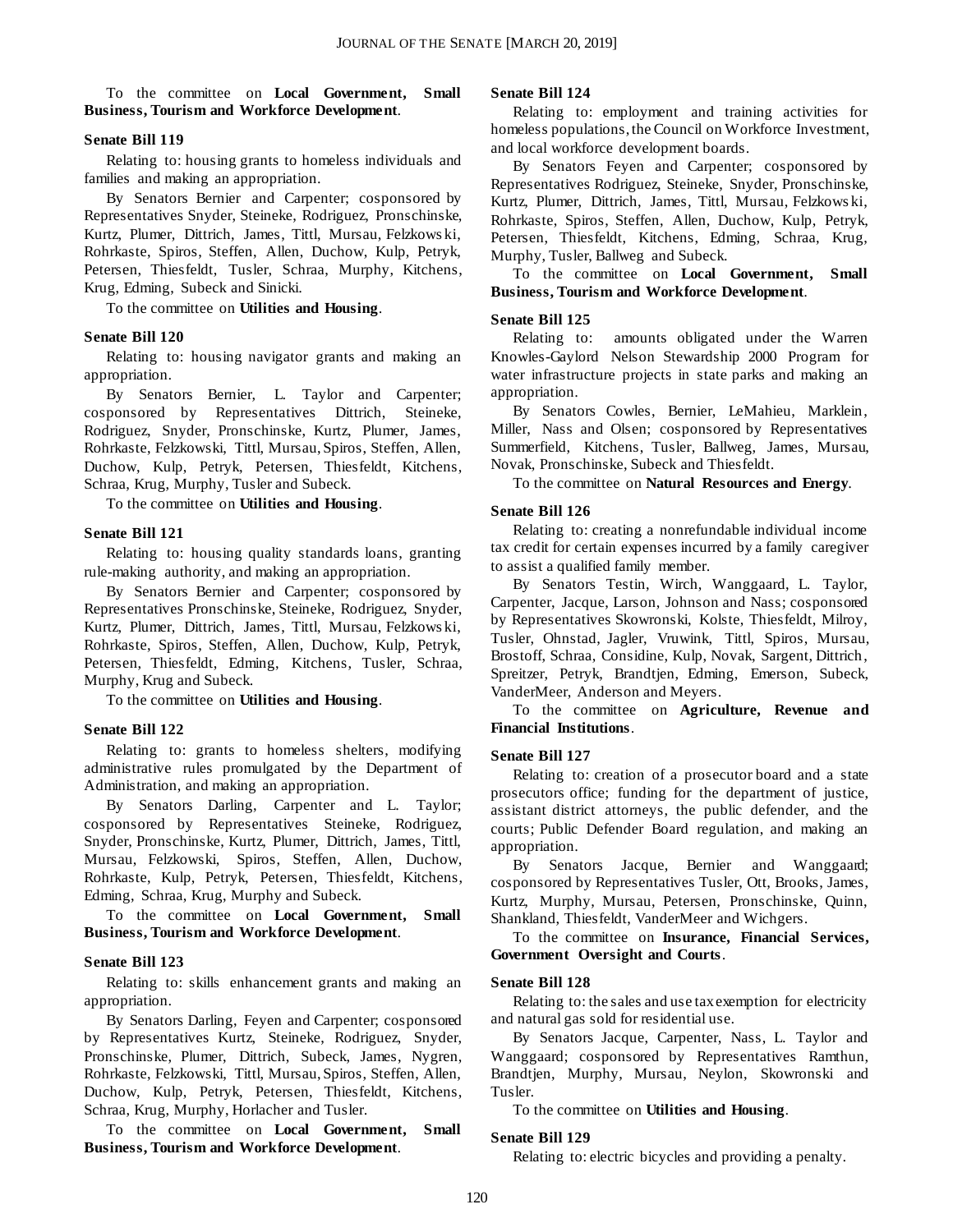By Senators Roth, Risser, Bewley, Kooyenga, Larson, Miller, Olsen, Ringhand and Smith; cosponsored by Representatives Rohrkaste, Goyke, Anderson, Billings , Bowen, Crowley, Duchow, Hutton, Jagler, Myers, Pope, Ramthun, Sinicki, Spreitzer, Steffen, Subeck, Swearingen, C. Taylor, Tusler, Vorpagel and Vruwink.

#### To the committee on **Transportation, Veterans and Military Affairs**.

#### **Senate Bill 130**

Relating to: property tax assessments regarding leased property and assessments based on comparable sales and market segments.

By Senators Stroebel, Roth, Bernier, Marklein, Olsen, Petrowski, Wanggaard, Kooyenga, Cowles, LeMahieu, Smith, Carpenter, Ringhand, Miller, Hansen, Wirch, Shilling, Larson, Bewley and Erpenbach; cosponsored by Representatives Brooks, Steffen, Krug, Tittl, Edming, Gundrum, Kerkman, Mursau, Quinn, Rodriguez, Schraa, Tauchen, Kuglitsch, Spiros, Novak, Kolste, Hintz, Crowley, Anderson, Stuck, Sargent, Subeck, Doyle, Goyke, Zamarripa, Hesselbein, C. Taylor, Riemer, Ohnstad, Shankland, Billings, Neubauer, Katsma and Ott.

To the committee on **Agriculture, Revenue and Financial Institutions**.

#### **Senate Bill 131**

Relating to: self-insurance by religious sects for purposes of motor vehicle financial responsibility and liability insurance requirements.

By Senators Bernier, Olsen, Jacque and Stroebel; cosponsored by Representatives Kulp, Ballweg, Fields, Sortwell, Tittl, Steffen, Tusler, Murphy, Quinn and Thiesfeldt.

To the committee on **Insurance, Financial Services, Government Oversight and Courts**.

#### **Senate Bill 132**

Relating to: caller ID spoofing, granting rule-making authority, and providing a penalty.

By Senators Kooyenga, Roth, Bernier, Carpenter, Cowles, Craig, Jacque, Kapenga, Marklein, Miller, Nass, Olsen, Smith, L. Taylor, Wanggaard and Wirch; cosponsored by Representatives Sanfelippo, Kitchens, Fields, Haywood, Ballweg, Brandtjen, Brooks, Considine, Crowley, Duchow, Edming, Gundrum, Jagler, Kerkman, Knodl, Krug, Kuglitsch, Kulp, Kurtz, Magnafici, Myers, Murphy, Mursau, Neylon, Ohnstad, Ott, Plumer, Quinn, Rohrkaste, Schraa, Shankland, Sinicki, Skowronski, Snyder, Spiros, Steffen, Subeck, Summerfield, C. Taylor, Tittl, Tusler, VanderMeer, Vorpagel, Vruwink, Wichgers and Zimmerman.

To the committee on **Government Operations , Technology and Consumer Protection**.

#### **Senate Bill 133**

Relating to: violations of the law relating to the practice of massage therapy or bodywork therapy and providing a penalty.

By Senators Kooyenga, Fitzgerald, Jacque, Craig, Olsen and Nass; cosponsored by Representatives Sanfelippo, Hutton, Vining, Ballweg, Born, Duchow, Gundrum, Jagler, Kerkman, Kitchens, Knodl, Kuglitsch, Kulp, Kurtz, Murphy, Mursau, Novak, Ott, Petersen, Rodriguez, Rohrkaste, Spiros, Stuck, Subeck, Thiesfeldt, Tittl, Vorpagel and Wichgers.

To the committee on **Public Benefits, Licensing and State-Federal Relations**.

#### **Senate Bill 134**

Relating to: reporting of naloxone administration by ambulance service providers.

By Senators Jacque and Wanggaard; cosponsored by Representatives Wichgers, Plumer, Horlacher, Murphy, Skowronski, Brandtjen, Ramthun, Thiesfeldt and Zimmerman.

To the committee on **Health and Human Services**.

#### **Senate Bill 135**

Relating to: creating two tax credits for volunteer emergency responders.

By Senators Testin, Bernier, Bewley, Erpenbach, Feyen, Jacque, Nass, Ringhand, L. Taylor, Tiffany and Schachtner; cosponsored by Representatives Mursau, Ballweg, Born, Brandtjen, Edming, Hesselbein, Horlacher, Kitchens, Kulp, Kurtz, Meyers, Milroy, Murphy, Novak, Petersen, Quinn, Ramthun, Rodriguez, Skowronski, Spiros, Summerfield, Tauchen, Tittl, Thiesfeldt, Tranel, Tusler, VanderMeer and Shankland.

To the committee on **Agriculture, Revenue and Financial Institutions**.

## **\_\_\_\_\_\_\_\_\_\_\_\_\_ REPORT OF COMMITTEES**

The committee on **Judiciary and Public Safety** reported and recommended:

**CARR, KEVIN A.**, of Glendale, as Secretary of the Department of Corrections, to serve for the term ending at the pleasure of the Governor.

#### Confirmation.

Ayes: 4 - Senators Wanggaard, Jacque, Darling and L. Taylor.

Noes: 0 - None.

*VAN WANGGAARD* Chairperson

#### **PETITIONS AND COMMUNICATIONS**

**\_\_\_\_\_\_\_\_\_\_\_\_\_**

Pursuant to Senate Rule 17 (5), Senator L. Taylor added as a coauthor of **Senate Bill 88**.

Pursuant to Senate Rule 17 (5), Senator Hansen added as a coauthor of **Senate Bill 91**.

Pursuant to Senate Rule 17 (5), Senator Bewley added as a coauthor of **Senate Bill 100**.

Pursuant to Senate Rule 17 (5), Senator Marklein added as a coauthor of **Senate Bill 133**.

Pursuant to Senate Rule 17 (5), Representative Skowronski added as a cosponsor of **Senate Bill 133**.